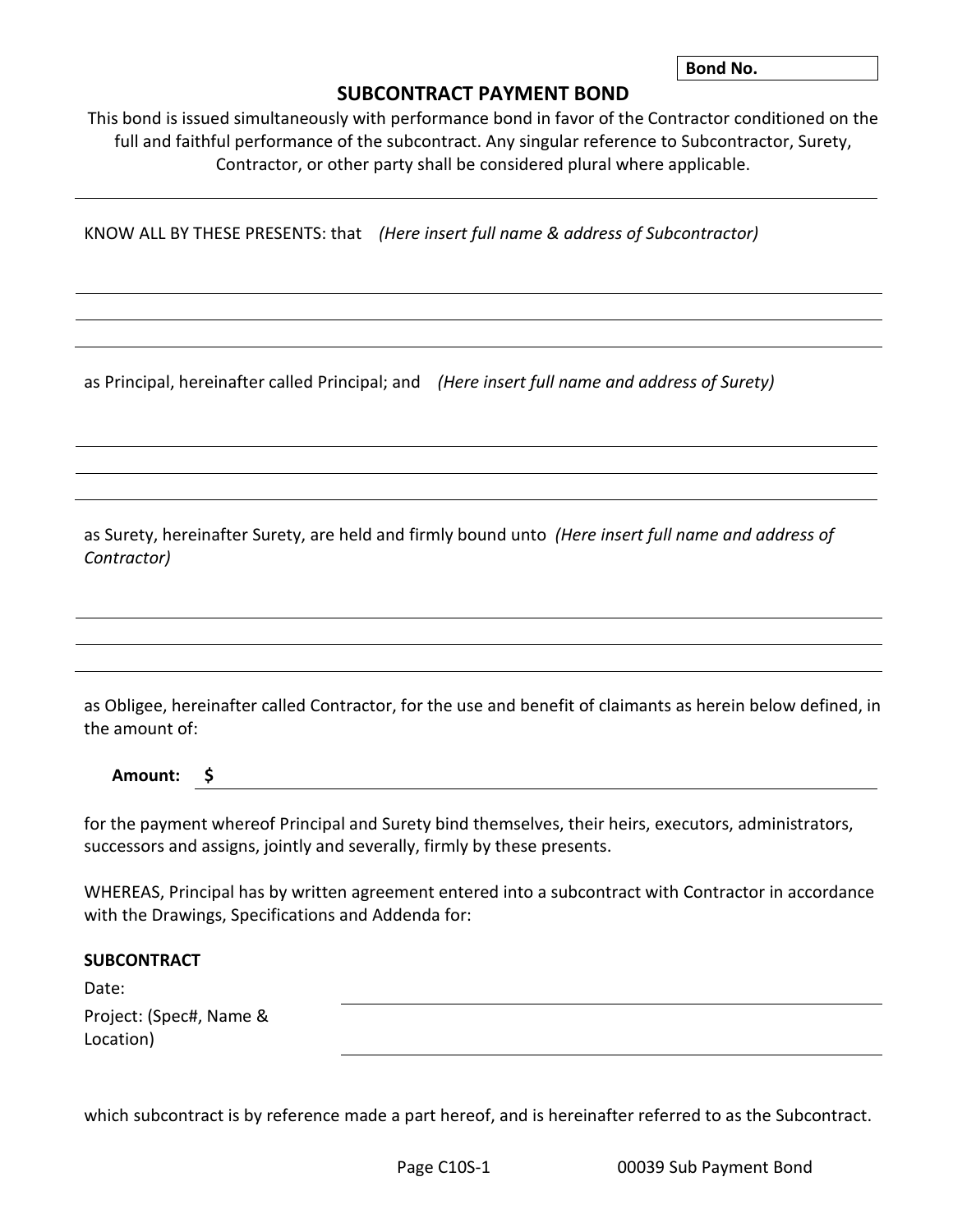NOW, THEREFORE, THE CONDITION OF THIS OBLIGATION is such that, if Principal shall promptly (1) make payment to all claimants as hereinafter defined, for all labor and material used or reasonably required for use in the performance of the Subcontract, and (2) pay all amounts due under the California Unemployment Insurance Code with respect to work or labor performed under the Subcontract, and (3) pay for any amounts required to be deducted, withheld, and paid over to the California Employment Development Department from the wages of employees of the Principal and subcontractors pursuant to Section 13020 of the California Unemployment Insurance Code with respect to the work and labor, then this obligation shall be void; otherwise it shall remain in full force and effect, subject, however, to the following conditions:

**1** A claimant is defined as any of the persons named in Section 3181 of the California Civil Code.

**2** The above-named Principal and Surety hereby jointly and severally agree with the Contractor that every claimant as herein defined, or its assign, who has not been paid in full before the expiration of a period of ninety (90) days after the date on which the last of such claimant's work or labor was done or performed, or materials were furnished by such claimant, may sue on this bond for the use of such claimant, prosecute the suit to final judgment for such sum or sums as may be justly due claimant, including reasonable attorney's fees to be fixed by the court, and have execution thereon. The Contractor shall not be liable for the payment of any costs or expenses of any such suit.

**3** No suit or action shall be commenced hereunder by any claimant:

- a) Unless written notice has been given in compliance with California Civil Code section 3252.
- b) After the expiration of one (1) year following the date on which Principal ceased Work on said Subcontract, it being understood,

however, that if any limitation embodied in this bond is prohibited by any law controlling the construction hereof such limitation shall be deemed to be amended so as to be equal to the minimum period of limitation permitted by such law.

c) Other than in a state court of competent jurisdiction in and for the county or other political subdivision of the state in which the Project, or any part thereof, is situated, or in the United States District Court for the district in which the Project, or any part thereof, is situated, and not elsewhere.

**4** The amount of this bond shall be reduced by and to the extend of any payment or payments made in good faith hereunder, inclusive of the payment by Surety of mechanics' liens which may be filed of record against said improvement, whether or not claim for the amount of such lien be presented under and against this bond.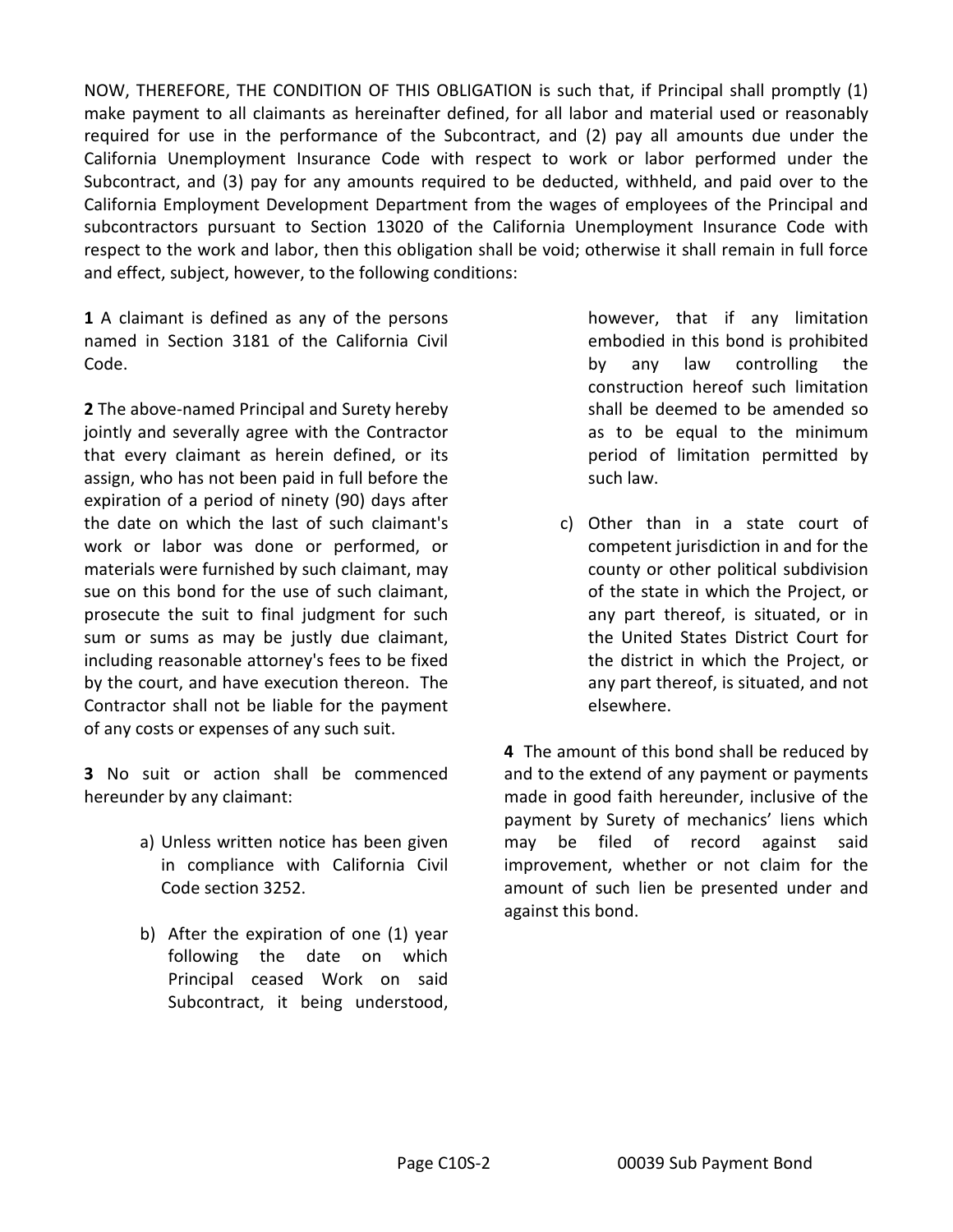| Signed and sealed this                        | day of                    |                         |
|-----------------------------------------------|---------------------------|-------------------------|
| <b>SUBCONTRACTOR AS PRINCIPAL</b><br>Company: | <b>SURETY</b><br>Company: | (Corporate Seal)        |
|                                               |                           |                         |
| Signature:                                    | Signature:                |                         |
| Name:                                         | Name:                     |                         |
| Title:                                        | Title:                    | <b>Attorney-in-Fact</b> |

**Notary Public Acknowledgment required for Surety and Contractor**